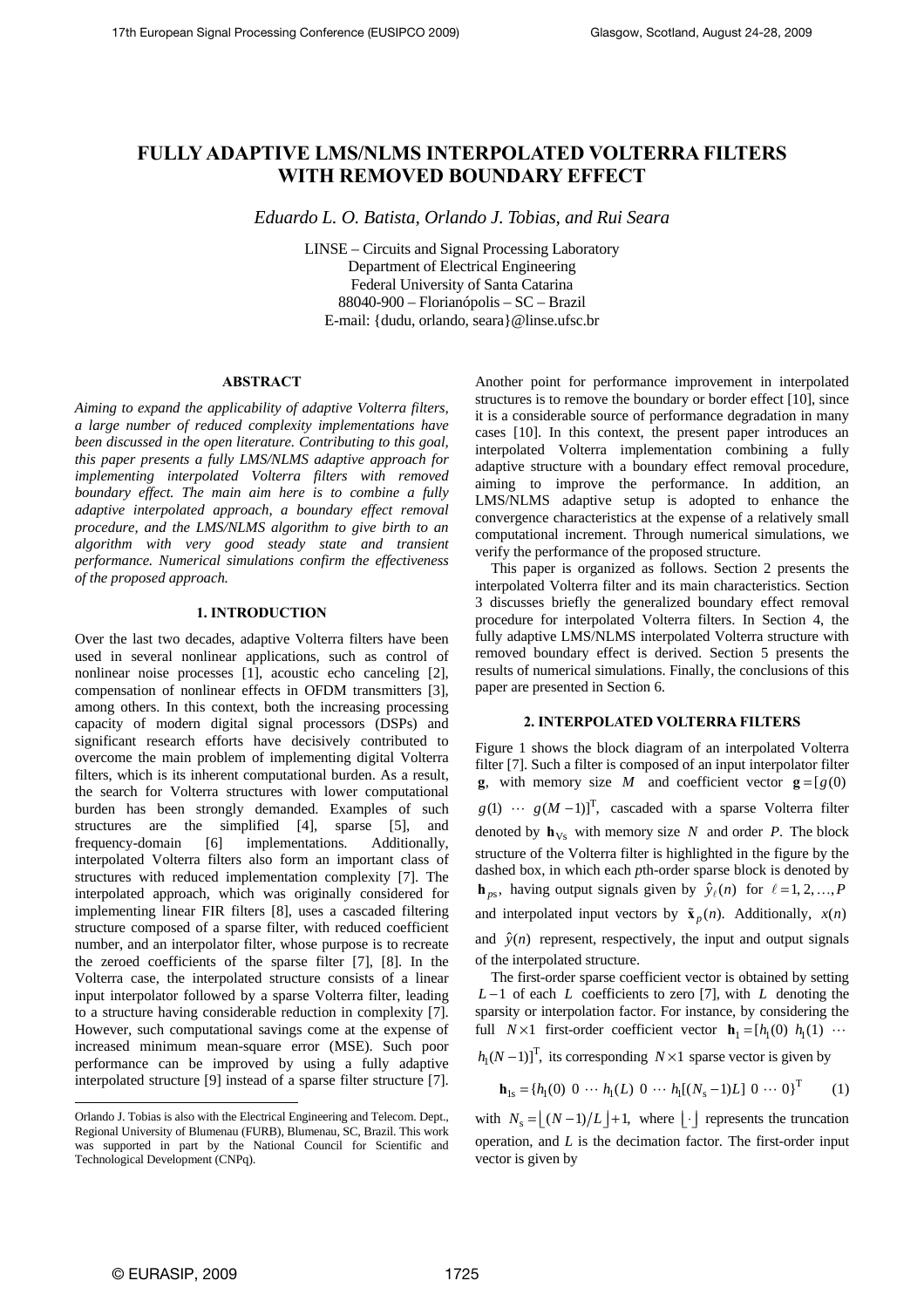$$
\tilde{\mathbf{x}}_1(n) = [\tilde{x}(n) \ \tilde{x}(n-1) \ \tilde{x}(n-2) \ \cdots \ \tilde{x}(n-N+1)]^{\mathrm{T}}.
$$
 (2)

As discussed in [7], (2) can also be expressed as

$$
\tilde{\mathbf{x}}_1(n) = \mathbf{G}^{\mathrm{T}} \mathbf{x}_e(n) \tag{3}
$$

where  $\mathbf{x}_e(n) = [x(n) \ x(n-1) \ \cdots \ x(n-N-M+2)]^T$  is the extended input vector (with  $N + M - 1$  samples of the input signal), and **G** is the  $[(N + M - 1) \times N]$ -dimensional interpolation matrix [7] given by

$$
\mathbf{G} = \begin{bmatrix} g(0) & 0 & 0 & \cdots & 0 \\ g(1) & g(0) & 0 & \cdots & 0 \\ g(2) & g(1) & g(0) & \cdots & 0 \\ \vdots & \vdots & \vdots & \ddots & \vdots \\ g(M-1) & g(M-2) & g(M-3) & \cdots & g(0) \\ 0 & g(M-1) & g(M-2) & \cdots & g(1) \\ 0 & 0 & g(M-1) & \cdots & g(2) \\ \vdots & \vdots & \vdots & \ddots & \vdots \\ 0 & 0 & 0 & \cdots & g(M-1) \end{bmatrix}.
$$
 (4)

Thus, the output signal of the interpolated first-order block is

$$
\hat{y}_1(n) = \mathbf{x}_e^{\mathrm{T}}(n)\mathbf{G}\mathbf{h}_{1s} = \mathbf{x}_e^{\mathrm{T}}(n)\mathbf{h}_{1i}
$$
\n(5)

with  $h_{1i} = Gh_{1s}$ . Regarding higher-order blocks, the sparse coefficient vectors are obtained by setting those coefficients having at least one index not multiple of *L* to zero [7]. The *p*th-order input vectors are obtained recursively from the general form by

$$
\tilde{\mathbf{x}}_p(n) = \tilde{\mathbf{x}}_1(n) \otimes \tilde{\mathbf{x}}_{p-1}(n) \tag{6}
$$

where ⊗ denotes the Kronecker product. Thereby, the output signal of the interpolated second-order block is given by [7]

$$
\hat{y}_2(n) = \tilde{\mathbf{x}}_2^{\mathrm{T}}(n)\mathbf{h}_{2\mathrm{s}} = [\mathbf{x}_{\mathrm{e}}^{\mathrm{T}}(n) \otimes \mathbf{x}_{\mathrm{e}}^{\mathrm{T}}(n)][\mathbf{G} \otimes \mathbf{G}]\mathbf{h}_{2\mathrm{s}} \n= \mathbf{x}_{2\mathrm{e}}^{\mathrm{T}}(n)\mathbf{G}_2\mathbf{h}_{2\mathrm{s}}
$$
\n(7)

with  $\mathbf{x}_{2e}(n) = \mathbf{x}_e(n) \otimes \mathbf{x}_e(n)$  and  $\mathbf{G}_2 = \mathbf{G} \otimes \mathbf{G}$ . From (7), we verify that the equivalent vector for the second-order block is  $h_{2i} = G_2 h_{2s}$ . Now, generalizing the above expressions for a *p*th-order interpolated block, we have

$$
\hat{y}_p(n) = \mathbf{x}_{pe}(n)\mathbf{G}_p\mathbf{h}_{ps} = \mathbf{x}_{pe}(n)\mathbf{h}_{pi}
$$
 (8)

with 
$$
\mathbf{G}_p = \mathbf{G} \otimes \mathbf{G}_{p-1}
$$
 and  $\mathbf{h}_{pi} = \mathbf{G}_p \mathbf{h}_{ps}$ . Moreover, one has  
\n $\mathbf{x}_{\text{Ve}}(n) = [\mathbf{x}_{\text{e}}^{\text{T}}(n) \ \mathbf{x}_{\text{2e}}^{\text{T}}(n) \ \cdots \ \mathbf{x}_{\text{Pe}}^{\text{T}}(n)]^{\text{T}}$  with  $\mathbf{x}_{pe}(n) = \mathbf{x}_{\text{e}}(n)$   
\n $\otimes \mathbf{x}_{(p-1)\text{e}}(n)$  and  $\mathbf{h}_{\text{Vi}} = [\mathbf{h}_{\text{1s}}^{\text{T}} \mathbf{G}^{\text{T}} \ \mathbf{h}_{\text{2s}}^{\text{T}} \mathbf{G}^{\text{T}}^{\text{T}} \ \cdots \ \mathbf{h}_{\text{Pe}}^{\text{T}} \mathbf{G}_{\text{P}}^{\text{T}}]^{\text{T}}$ , which

results in the output of the interpolated structure given by

$$
\hat{y}(n) = \mathbf{x}_{Ve}^{T}(n)\mathbf{h}_{Vi}.
$$
\n(9)

As described in [7], the purpose of the interpolator filter is to recreate the zeroed coefficients of the sparse coefficient vector in the resulting equivalent coefficient vector. Consequently, the number of coefficients *M* of the interpolator must be chosen in function of *L* as

$$
M(L) = 1 + 2(L - 1) = 2L - 1.
$$
 (10)



Figure 1 – Block diagram of an interpolated Volterra filter.

For instance, an interpolation factor  $L = 2$  results in  $M = 3$  and the interpolator filter is  $\mathbf{g} = [g_0 \ g_1 \ g_2]^T$ . Thus, for a sparse Volterra filter with  $N = 5$ , the first-order coefficient vector is obtained from (1) and, by using  $g = [0.5 \ 1 \ 0.5]^T$  (linear interpolator [8]), the first-order equivalent coefficient vector, obtained from  $\mathbf{h}_{1i} = \mathbf{G}_1 \mathbf{h}_{1s}$ , is given by

$$
\mathbf{h}_{1i} = \underbrace{[0.5h_1(0)} \ h_1(0) \ \underbrace{[0.5h_1(0) + 0.5h_1(2)} \ h_1(2)} \ h_1(2)
$$
\n
$$
\underbrace{[0.5h_1(2) + 0.5h_1(4)} \ h_1(4) \ 0.5h_1(4)]^T. (11)
$$

Note, from (11), that two facts can be observed: (i) the zeroed coefficients of the sparse filter are recreated by interpolation (boxed ones) and (ii) new coefficients are created (underlined) as a boundary effect [7]. A similar situation occurs for the higher-order blocks [10].

## **3. GENERALIZED BOUNDARY EFFECT REMOVAL FOR INTERPOLATED VOLTERRA FILTERS**

The boundary effect leads to a substantial loss of performance in different cases [7], [10], [11]. In [10], a procedure for removing such an effect in interpolated FIR (IFIR) and interpolated Volterra structures is discussed, considering the case for  $L = 2$ . Recently in [11], the boundary effect removal procedure has been extended to any value of *L* and for the linear IFIR case. Here, the generalized procedure from [11] is extended to an interpolated Volterra structure using the following generalized transformation matrix:

$$
\mathbf{T} = \begin{bmatrix} 0 & \cdots & 0 & 1 & 0 & \cdots & 0 & 0 & \cdots & 0 \\ 0 & \cdots & 0 & 0 & 1 & \cdots & 0 & 0 & \cdots & 0 \\ 0 & \cdots & 0 & \vdots & \vdots & \ddots & \vdots & 0 & \cdots & 0 \\ 0 & \cdots & 0 & 0 & \cdots & 1 & 0 & \cdots & 0 \\ \vdots & \vdots & \ddots & \vdots & \ddots & \vdots & \ddots & \vdots & \vdots \\ L-1 \text{ columns} & \cdots & \cdots & \cdots & \cdots & \cdots & \cdots & \vdots \\ 0 & \cdots & 0 & 0 & \cdots & 1 & 0 & \cdots & 0 \\ \end{bmatrix}
$$
 (12)

with dimensions  $N \times (N + M - 1)$ . The input vector for the first-order sparse block (2) is replaced by a modified version, given by

$$
\tilde{\mathbf{x}}_1'(n) = \mathbf{G}^{\mathrm{T}} \mathbf{T}^{\mathrm{T}} \mathbf{x}_1(n) = \mathbf{G}'^{\mathrm{T}} \mathbf{x}_1(n)
$$
 (13)

where  $G' = TG$ . The input vectors for the nonlinear sparse blocks are generated similarly to (6), but now considering (13), resulting in

$$
\tilde{\mathbf{x}}_p'(n) = \tilde{\mathbf{x}}_1'(n) \otimes \tilde{\mathbf{x}}_{p-1}'(n). \tag{14}
$$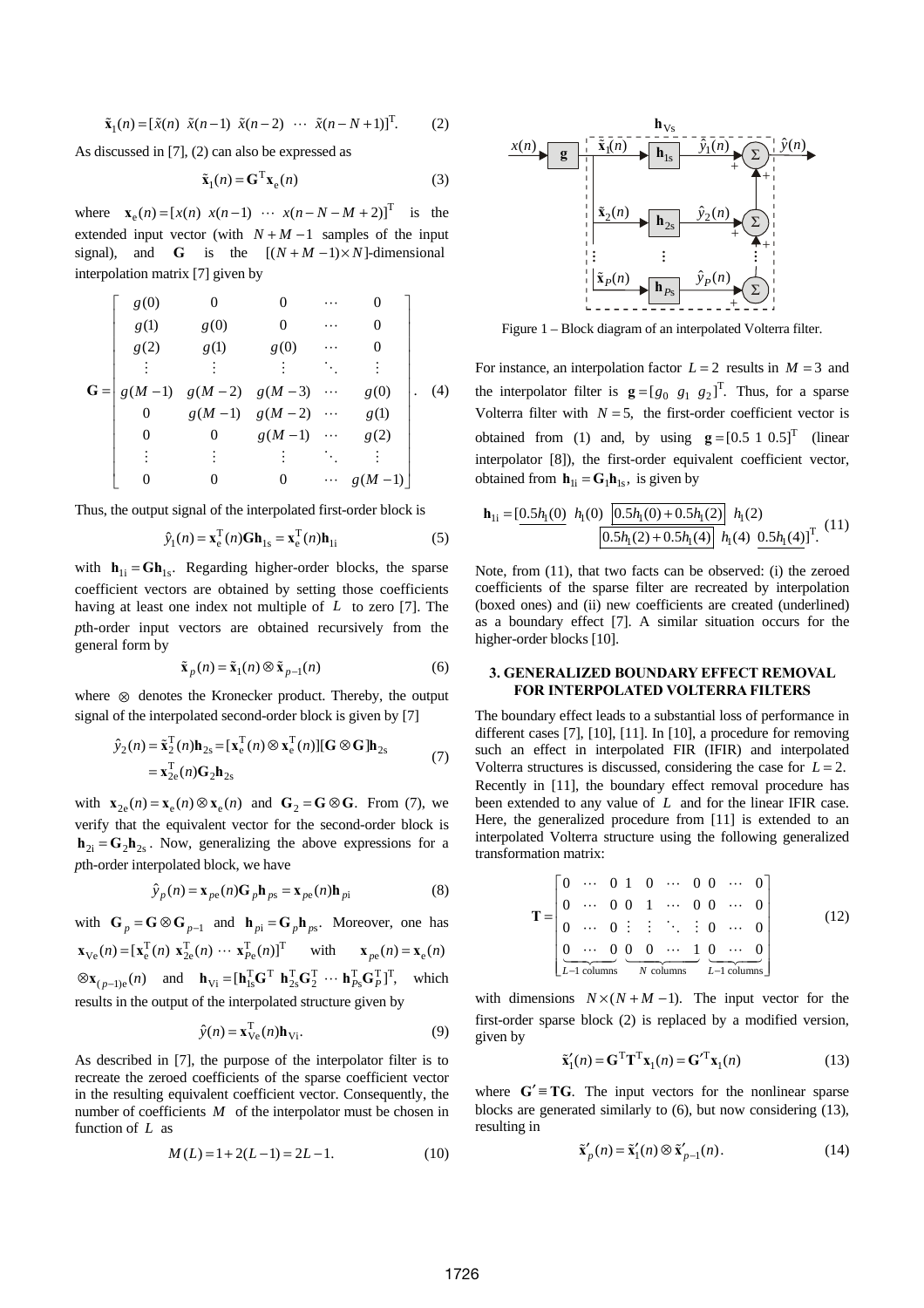Finally, defining

$$
\tilde{\mathbf{x}}'_{\mathbf{V}}(n) = [\tilde{\mathbf{x}}'^{\mathrm{T}}_{1}(n) \ \tilde{\mathbf{x}}'^{\mathrm{T}}_{2}(n) \ \cdots \ \tilde{\mathbf{x}}'^{\mathrm{T}}_{P}(n)]^{\mathrm{T}}
$$
(15)

the output of the removed boundary effect interpolated Volterra (RBEIV) filter is given by

$$
\hat{\mathbf{y}}(n) = \tilde{\mathbf{x}}_{\mathbf{V}}^{\prime \mathbf{T}}(n) \mathbf{h}_{\mathbf{V}\mathbf{s}}.\tag{16}
$$

Moreover, as described in [11], the implementation of the boundary effect removal procedure adds a small computational burden of about  $2L - 2$  operations per sample, being negligible since *L* is generally small.

## **4. FULLY ADAPTIVE LMS/NLMS RBEIV FILTERS**

As discussed in [9], the implementation of fully adaptive interpolated Volterra structures considering adaptive interpolators is not a straightforward task, being more complex if the boundary effect removal is considered. Moreover, because of the high computational burden and the well-known slow convergence behavior of Volterra filters [12], the use of faster and relatively simple algorithms for adaptation, such as the normalized LMS (NLMS) algorithm, is very attractive. In this section, expressions for also adapting the interpolator filter of the RBEIV structure are developed. For the input linear interpolator, the adopted algorithm is the LMS due to the smaller number of coefficients as well as for mathematical simplicity. On the other hand, the sparse Volterra filter is adapted using the NLMS algorithm aiming to improve the overall convergence speed. Then, the goal is to obtain an adaptive Volterra implementation with better convergence rate and steady-state performance, while keeping the computational savings obtained by using an interpolated Volterra structure.

#### **4.1. LMS Interpolator Update**

To facilitate the derivation of the LMS update expression for the interpolator in the RBEIV structure, a representation of the input-output relationship of such a structure based on an input matrix is used as in [9]. Thus, (13) can be rewritten as

$$
\tilde{\mathbf{x}}_1'(n) = \mathbf{X}_1'^{\mathrm{T}}(n)\mathbf{g}
$$
 (17)

where  $X'_{1}(n)$  is the boundaryless first-order input matrix. Such a matrix has the form of a non-square Hankel matrix [13] with dimensions  $M \times N$ , having the first column given by

$$
\mathbf{X}_{1}^{\prime \mathrm{T}}(n)\Big|_{\text{first-column}} = \underbrace{[0 \cdots 0}_{L-1} x(n) \ x(n-1) \ \cdots \ x(n-M+L)]^{\mathrm{T}}
$$
\n(18)

and last row as

$$
\mathbf{X}_{1}^{\prime T}(n)\Big|_{\text{last-row}} = [x(n-M+L) \cdots x(n-N+1) \underbrace{0 \cdots 0}_{L-1}]. (19)
$$

Vectors (18) and (19) completely define  $X'_1(n)$ , since a Hankel matrix has equal elements along any diagonal that slopes from southwest to northeast. From (17), the output of the first-order block of the RBEIV structure is given by

$$
\hat{y}_1(n) = \mathbf{g}^{\mathrm{T}} \mathbf{X}_1'(n) \mathbf{h}_{1s}.
$$
 (20)

By using (14) and (17), the output of the second-order block is

$$
\hat{y}_2(n) = \tilde{\mathbf{x}}_2^T(n)\mathbf{h}_{2s}
$$
\n
$$
= (\mathbf{g}^T \otimes \mathbf{g}^T)[\mathbf{X}_1'(n) \otimes \mathbf{X}_1'(n)]\mathbf{h}_{2s}
$$
\n
$$
= \mathbf{g}_2^T \mathbf{X}_2'(n)\mathbf{h}_{2s}
$$
\n(21)

with  $\mathbf{g}_2 = \mathbf{g} \otimes \mathbf{g}$  and  $\mathbf{X}'_2(n) = \mathbf{X}'_1(n) \otimes \mathbf{X}'_1(n)$ . In general, one has

$$
\hat{y}_p(n) = \mathbf{g}_p^{\mathrm{T}} \mathbf{X}'_p(n) \mathbf{h}_{ps} \tag{22}
$$

with  $\mathbf{g}_p = \mathbf{g} \otimes \mathbf{g}_{p-1}$  and  $\mathbf{X}'_p(n) = \mathbf{X}'_1(n) \otimes \mathbf{X}'_{p-1}(n)$ . The interpolator filter update using the LMS algorithm is given by

$$
\mathbf{g}(n+1) = \mathbf{g}(n) - \mu_{\mathbf{g}} \nabla_{\mathbf{g}} e^2(n)
$$
 (23)

where  $\mu_{g}$  is the step size,  $\nabla_{g}$  is the gradient w.r.t. interpolator coefficients, and  $e(n) = d(n) - \hat{y}(n)$  denotes the error signal with  $d(n)$  characterizing the desired signal. From the above definitions and making analogous derivations to [9], the following update expression for the coefficients of the interpolator is obtained:

$$
\mathbf{g}(n+1) = \mathbf{g}(n) + 2\mu_{g}e(n)\sum_{p=1}^{P} p\left[\mathbf{X}'_{1}(n) \otimes \tilde{\mathbf{x}}'^{T}_{p-1}(n)\right]\mathbf{h}_{ps}(n) \quad (24)
$$

with  $\tilde{\mathbf{x}}'_{0}(n) = 1$  for  $p = 1$ . Since the interpolator is time-varying,  $\tilde{\mathbf{x}}'_{p-1}(n)$  in (24) should be determined at each iteration, leading to a larger computational burden. However, such a vector can be approximately obtained by reusing its previous values and assuming slow variation of the interpolator coefficients (similar to [9]). This approach considerably reduces the computational burden at the cost of small convergence issues, which can be easily counterbalanced by properly selecting the value of the step size  $\mu_{g}$  [9].

## **4.2. NLMS Sparse Volterra Filter Update**

The NLMS algorithm for adapting the sparse Volterra filter from the interpolated structure is obtained by using a constrained optimization approach for minimizing the Euclidean norm of

$$
\delta \mathbf{h}_{\mathrm{Vs}}(n+1) = \mathbf{h}_{\mathrm{Vs}}(n+1) - \mathbf{h}_{\mathrm{Vs}}(n) \tag{25}
$$

subject to

$$
\tilde{\mathbf{x}}_{\mathrm{V}}^{\mathrm{T}}(n)\mathbf{h}_{\mathrm{V}_{\mathrm{S}}}(n+1) = d(n) \tag{26}
$$

and

$$
\mathbf{C}^{\mathrm{T}} \mathbf{h}_{\mathrm{Vs}}(n+1) = \mathbf{f} \tag{27}
$$

where, similarly to [8] and [14], **C** is a constraint matrix due to the sparsity of  $h_{Vs}$  and **f** is the response vector to the constraints (in this case, a vector of zeros). Then, using the Lagrange multiplier method, the following cost function is obtained:

$$
J_{\mathbf{h}_{\mathbf{V}_{\mathbf{S}}}}(n) = \left\| \delta \mathbf{h}_{\mathbf{V}_{\mathbf{S}}}(n+1) \right\|^2 + \Theta_1 \left[ d(n) - \mathbf{h}_{\mathbf{V}_{\mathbf{S}}}(n+1) \tilde{\mathbf{x}}_{\mathbf{V}}'(n) \right] + \Theta_2^{\mathrm{T}} \left[ \mathbf{C}^{\mathrm{T}} \mathbf{h}_{\mathbf{V}_{\mathbf{S}}}(n+1) - \mathbf{f} \right]
$$
(28)

where  $\theta_1$  and  $\theta_2$  are the Lagrange multipliers, the former is scalar and the latter a vector. By differentiating (28) with respect to  $\mathbf{h}_{\text{Vs}}(n+1)$  and setting the resulting expression equal to zero, one obtains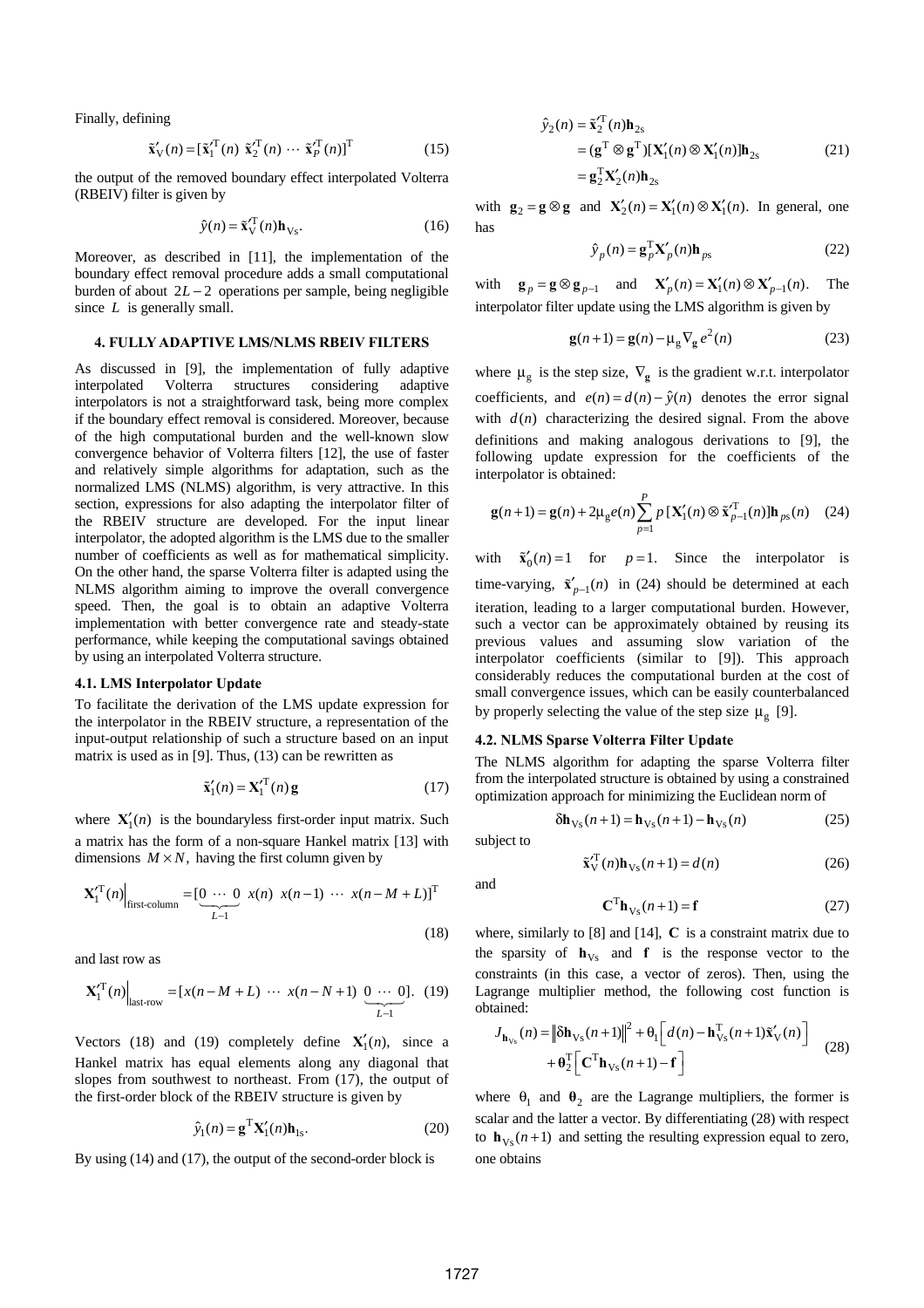$$
\mathbf{h}_{\mathrm{V}_{\mathrm{S}}}(n+1) = \mathbf{h}_{\mathrm{V}_{\mathrm{S}}}(n) + \frac{1}{2} [\theta_{1} \tilde{\mathbf{x}}_{\mathrm{V}}'(n) - \mathbf{C} \theta_{2}].
$$
 (29)

By substituting (29) into (27) and considering that  $C^{T}C = I$ (identity matrix), we get

$$
\mathbf{\Theta}_2 = \mathbf{C}^{\mathrm{T}} \left[ 2\mathbf{h}_{\mathrm{Vs}}(n) + \mathbf{\Theta}_1 \tilde{\mathbf{x}}_{\mathrm{V}}'(n) \right]. \tag{30}
$$

Applying (30) in (29) and substituting the resulting expression into (26), after some mathematical manipulations, we determine

$$
\theta_1 = \frac{2e(n)}{\left\| \mathbf{P}\tilde{\mathbf{x}}_V'(n) \right\|^2} \tag{31}
$$

where  $P = I - CC^T$  and  $e(n) = d(n) - \hat{v}(n)$  is the error signal. From (29), (30), and (31), and including the control factors  $\alpha_{Vs}$ and  $\psi_{Vs}$ , the NLMS expression for updating the coefficients of the sparse Volterra filter is

$$
\mathbf{h}_{\mathbf{V}_{\mathbf{S}}}(n+1) = \mathbf{P}\mathbf{h}_{\mathbf{V}_{\mathbf{S}}}(n) + \frac{\alpha_{\mathbf{V}_{\mathbf{S}}}}{\left\|\mathbf{P}\tilde{\mathbf{x}}_{\mathbf{V}}'(n)\right\|^{2} + \psi_{\mathbf{V}_{\mathbf{S}}}} e(n)\mathbf{P}\tilde{\mathbf{x}}_{\mathbf{V}}'(n).
$$
 (32)

Since **P** is a diagonal matrix of ones with its elements zeroed in the diagonal positions corresponding to the elements zeroed in  $\mathbf{h}_{\mathbf{v}_{s}}(n)$ , (32) updates only the nonzero coefficients of  $\mathbf{h}_{\mathbf{v}_{s}}(n)$ . It is also important to note that the normalization factor  $\left\| \mathbf{P} \mathbf{x}'_{\mathrm{V}}(n) \right\|^2$  is obtained considering only part of the elements of  $\tilde{\mathbf{x}}'_{\mathbf{V}}(n)$  due to the characteristics of matrix **P**. Moreover, as discussed for (24),  $\tilde{\mathbf{x}}'_{V}(n)$  from (32) can also be approximated at each iteration by reusing some data, thus reducing its computational burden.

# **4.3 Computational Complexity**

Figure 2 shows the number of operations per sample for implementing different adaptive second-order Volterra filters as a function of the memory size. From this figure, one can note that the proposed LMS/NLMS RBEIV filter presents a computational burden much smaller than the conventional Volterra implementations (both LMS and NLMS Volterra structures), which also is close to the computational burden of the fully adaptive interpolated LMS Volterra (LMS FAIV) implementation [9].



Figure 2 **–** Computational complexity for different second-order Volterra implementations.

# **5. SIMULATION RESULTS**

In this section, considering a system identification problem [12], comparisons of the fully adaptive LMS/NLMS RBEIV structure

with conventional Volterra implementations and also other interpolated Volterra approaches are presented for performance assessment. Such evaluations are accomplished in terms of the MSE obtained from Monte Carlo simulations (average of 100 runs). The simulated structures are second-order implementations of the following adaptive filters: (i) conventional LMS Volterra, (ii) conventional NLMS Volterra, (iii) LMS interpolated Volterra (LMS AIV) [7], (iv) fully adaptive LMS interpolated Volterra (LMS FAIV) [9], and (v) fully adaptive LMS/NLMS RBEIV (proposed here). The sparse Volterra filters from all interpolated implementations present interpolation factor  $L = 2$  and the same memory size of the plants to be modeled. The fixed interpolator used by the LMS AIV is given by  $g = [0.5 \ 1 \ 0.5]^T$ , and the adaptive interpolator of the LMS FAIV and LMS/NLMS RBEIV structures is initialized with  $g(0) = [0.5 \ 1 \ 0.5]^T$ . For the filters using the LMS algorithm, the step size is  $\mu = \mu_{\text{max}} / 2$  ( $\mu_{\text{max}}$  is the maximum step-size value for algorithm convergence obtained experimentally), and for the NLMS Volterra filter the control parameters are  $\alpha = 0.5$  and  $\psi = 10^{-6}$ . The parameters used for the LMS/NLMS RBEIV are  $\alpha_{Vs} = 0.5$ ,  $\psi_{Vs} = 10$ , and  $\mu_{\rm g} = \mu_{\rm g \, max} / 2$  ( $\mu_{\rm g \, max}$  experimentally determined). Moreover, a white Gaussian noise with variance  $\sigma_z^2 = 10^{-6}$  is added to the output of the plant.

*Example 1*: In this example, the plant taken from [10] (Example 1) is a conventional Volterra filter presenting a memory size  $N = 11$  and coefficients with decaying exponential values. In Figure 3, the MSE curves obtained from simulations for white Gaussian data with unit variance are shown. In this figure, the convergence rate and steady-state performance of the proposed algorithm in comparison with the other considered algorithms is observed. Furthermore note that in this case, the proposed algorithm presents a performance comparable with the conventional Volterra implementations, demanding smaller computational burden (see Figure 2). To give more insight into the convergence behavior, Figure 4 shows simulation results by using a correlated input signal for the conventional Volterra implementations as well as for the proposed algorithm. Such an input signal is obtained from an AR process given by  $x(n) = \beta x(n-1) + \sqrt{1-\beta^2} u(n)$ , where  $u(n)$  is a white Gaussian noise process with unit variance and  $\beta = 0.5$ . Again very good performance of the proposed algorithm is verified with reduced computational burden.

*Example 2*: The plant for this example is the conventional Volterra filter with memory size  $N = 11$  from [10] (Example 2). The MSE curves obtained by using white Gaussian input data with unit variance are shown in Figure 5. In this figure we again observe a better performance of the proposed algorithm as compared with other adaptive interpolated Volterra implementations. On the other hand, comparing the proposed algorithm with the conventional Volterra ones, we observe better convergence characteristics and worse steady-state performance (the steady-state responses for both conventional Volterra implementations are not completely presented in Figure 5 for scaling reasons). This worse steady-state performance is a direct consequence of the plant characteristics used in this example